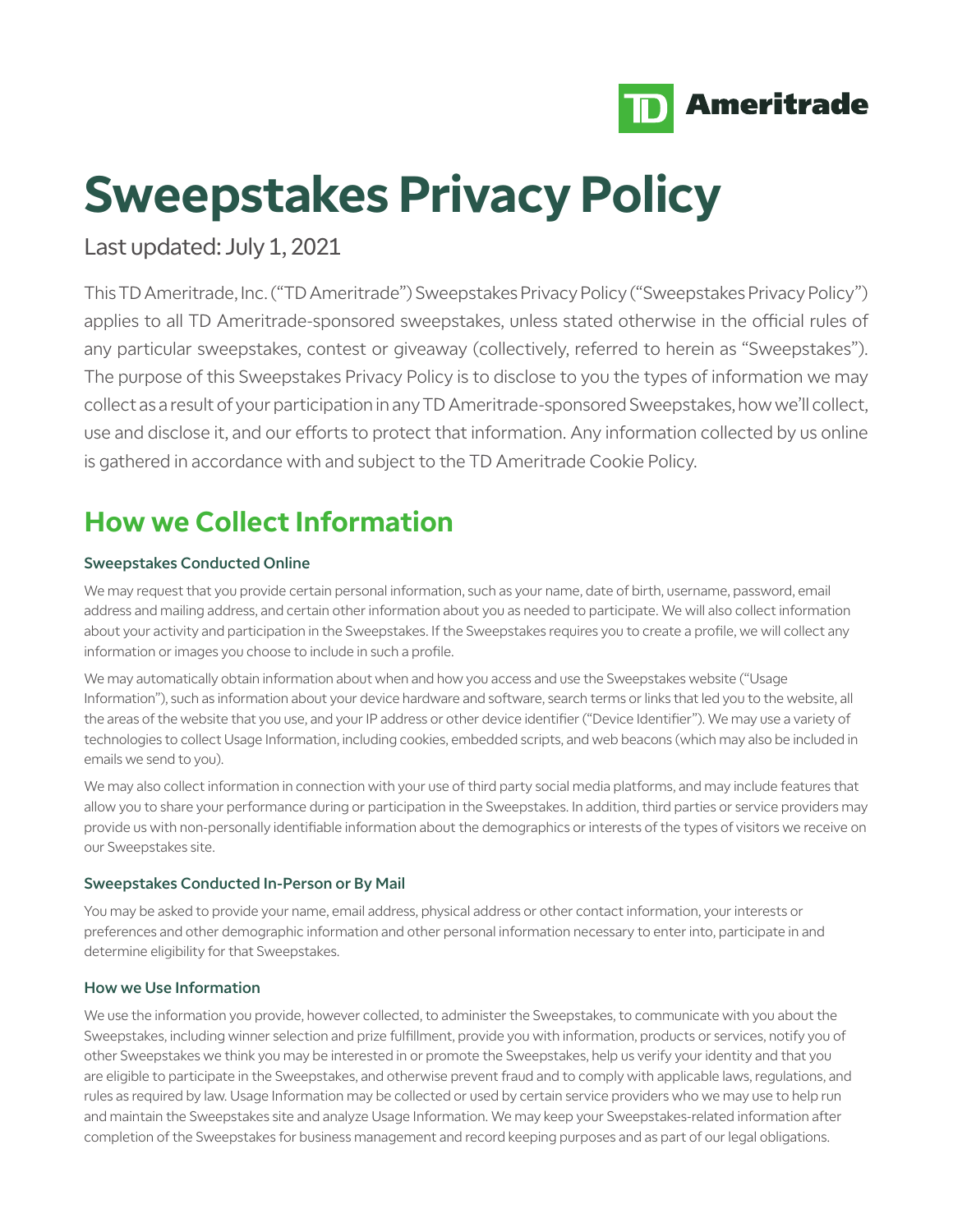#### How & Why We Share Information

By participating in any Sweepstakes, you give TD Ameritrade consent to use and provide your name, contact information, and other information and content provided by you in connection with the Sweepstakes, to service providers and vendors for the purpose of administering the Sweepstakes and complying with applicable laws, regulations and rules. We may transfer and disclose information, including your personal information and Usage Information, and your Device Identifier, to: (i) third parties to respond to subpoenas or other legal process or if in our opinion such disclosure is required by law; (ii) at the request of governmental authorities conducting an investigation; (iii) to enforce this Sweepstakes Privacy Policy or the official rules of a Sweepstakes or other applicable TD Ameritrade policies; or (iv) to respond to an emergency or otherwise to protect the safety, rights, property or security of TD Ameritrade, third parties, site visitors, or the public. We may also use Device Identifiers to identify users, and may do so in cooperation with copyright owners, Internet service providers, wireless service providers or law enforcement agencies in our discretion. These disclosures may be carried out without notice to you.

We may disclose and transfer your personal information, in the following situations: (i) to a subsequent owner, co-owner or operator of the site or applicable database; (ii) if TD Ameritrade or any of its affiliated companies assigns its rights regarding any of your information to a third party; (iii) in connection with a corporate merger, consolidation, restructuring, the sale of certain of TD Ameritrade's ownership interests, assets, or both, or other corporate change, including, without limitation, during the course of any due diligence process; or (iv) with our affiliated companies, primarily for business and operational purposes.

If the Sweepstakes requires creating a profile or account that you use to participate in the Sweepstakes, that profile may be visible to other participants under the official rules. You should not add anything to your profile that you do not want to be publicly available. If you use any available social media widgets to post about the Sweepstakes or your participation in it, that information will be visible to anyone permitted to view your social media accounts and used in accordance with those platforms' privacy policies.

#### Third Party Content, Links to Other Sites, and Site Content Found Outside of the Site

Certain content on a Sweepstakes site may be hosted and served by third parties, and the site may contain links to third party web sites that we do not control. Some Sweepstakes may be co-sponsored by a third party, which may receive your information and their use will be subject to their policies.

A Sweepstakes site may contain certain third party content or applications. We may also link to third party sites that provide rewards or prizes for the Sweepstakes. These third parties may collect Usage Information through the use of their own cookies and web beacons, independently collect data or solicit personal information, and may have the ability to track your use of their sites and services. We are not responsible for the privacy practices employed by any third party.

# **Security**

We take commercially reasonable steps to help protect and secure the information we collect. However, no data transmission over the Internet or wireless network, or electronic storage of information can be guaranteed to be 100% secure. Please note that we cannot ensure or warrant the security of any information we collect. You use any Sweepstakes site and provide us with your information at your own risk.

#### Changing Your Information and Preferences

If applicable to that Sweepstakes, you may be able to review and update some of your personal information and preferences by editing the profile you created in order to participate. If you would like to opt-out of receiving marketing emails from us about other Sweepstakes, please follow the unsubscribe instructions in the email you received. Please note that we may continue to send emails relating to your use of the site, service announcements, notices of changes to this Sweepstakes Privacy Policy, Cookie Policy or similar messages, even if you opt-out from marketing emails.

We may share your personal information with our affiliated companies for their marketing or promotional purposes. To optout of such sharing, send us an email at privacy@tdameritrade.com. You cannot opt out of any sharing necessary to run the Sweepstakes.

You are responsible for maintaining the accuracy of the information you submit to us, such as your contact information. We will make good faith efforts to make your requested changes as soon as reasonably practicable. However, we may retain information that you update or change, for instance, in our internal records. We generally do not remove your public postings, although you may be able to do so manually.